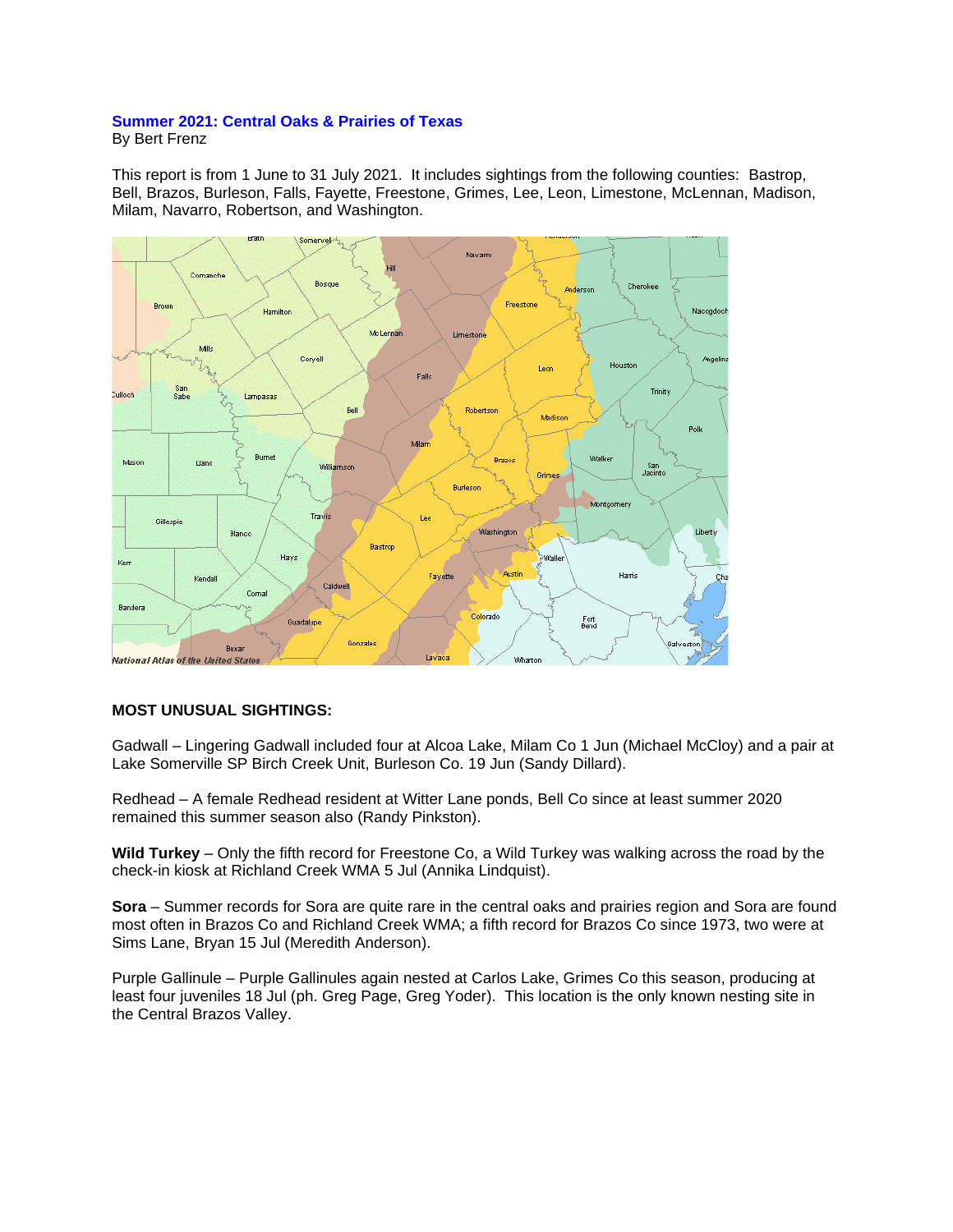

© Greg Page, 18 Jul 2021, Grimes County

Willet – Only the second summer record for Brazos Co, two Willets were at Lake Bryan 28 Jun (ph. Rhet Raibley).



© Rhet Raibley, 28 Jun 2021, Brazos County

**Least Tern** – A Least Tern at Lake Bryan provided the first June record for Brazos Co on 12 Jun (Bill Eisele).

Wood Stork – Kettles totaling 200+ Wood Storks 26-29 Jun (Bill Eisele, Rhett Raibley) at Sulphur Springs Road were substantial numbers for Brazos Co.

**Cooper's Hawk** – Adding to a very short list of breeding information for Cooper's Hawks in Bastrop Co, two "squealing/screaming" juvenile birds were recorded at Paint Creek Road 17 Jul (ph. audio Jason Leifester).

American Kestrel – The only nesting pair of American Kestrels in Brazos Co again produced fledglings 3 Jun, mated again 17-18 Jun, and were on the nest again 5 Jul (Linda Hale). A pair at Alcoa Lake 24 Jun and a family group there 21 Jul (Sean Mecredy, Autumn Russell) suggested another successful brood at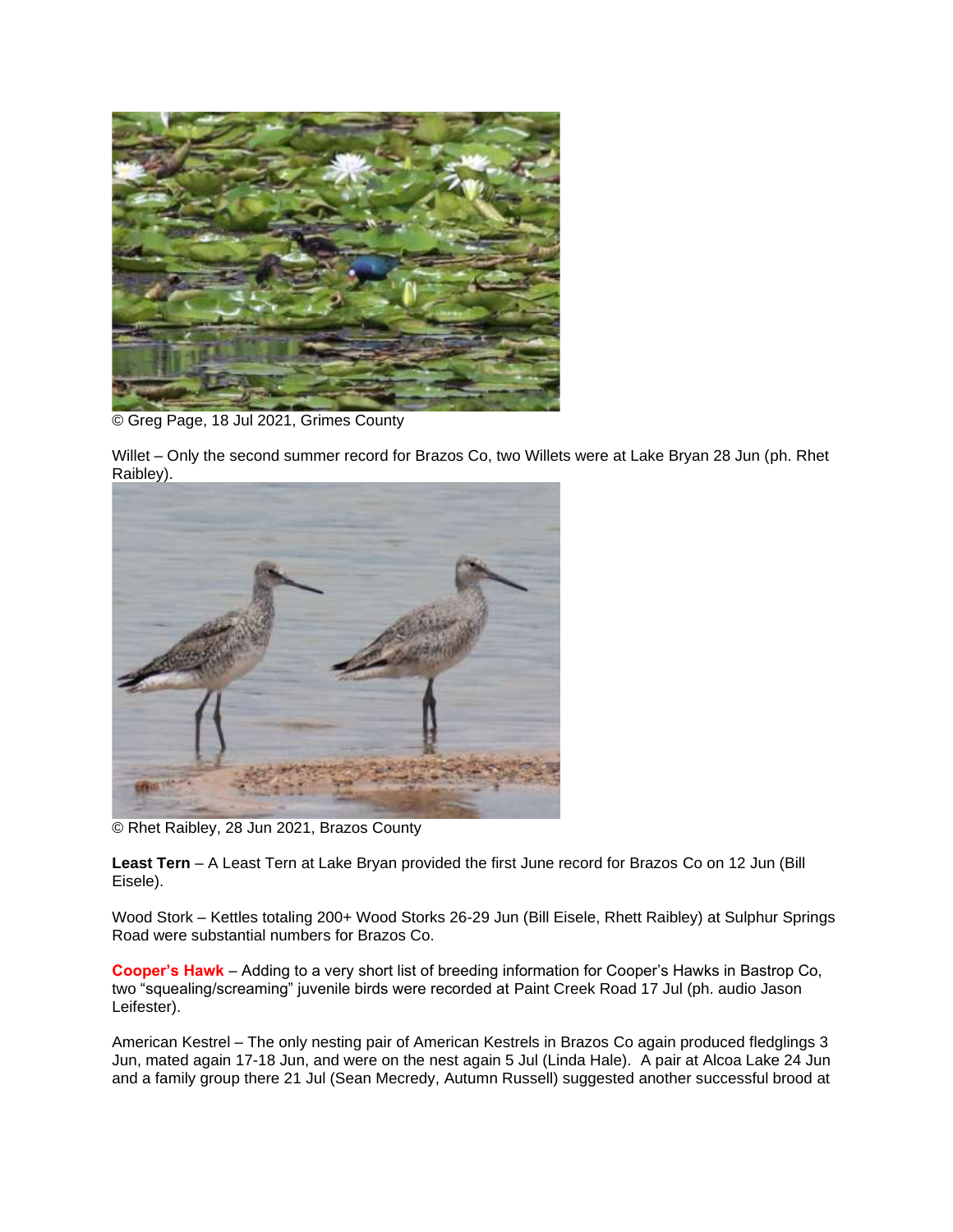Milam Co. Although there has been no direct evidence of kestrels nesting in McLennan Co, this season a single kestrel was territorial at Baylor Camp Road 8 Jun—30 Jul (Randolph King).

Couch's Kingbird – The second McLennan record of Couch's Kingbird dates to 1 Nov 2019 and has been seen periodically at the Baylor University campus ever since, last reported 11 Jun (Anand Chaudhary).

**Eastern Phoebe** – Although often reported on BBS routes in Limestone Co, a sighting of multiple adults and four nestlings at Fort Parker SP 6 Jun (Nathaniel Watkins, Nick Varvel) is apparently the first concrete evidence of breeding in the county.

**White-breasted Nuthatch** – Rare in Bastrop Co. and not reported since 2013, a White-breasted Nuthatch was photographed 4 Jun (ph. Brian Burgoyne) near Camp Swift.



© Brian Burgoyne, 4 Jun 2021, Bastrop County

Yellow-headed Blackbird – An early migrating Yellow-headed Blackbird was in a flock of Red-wingeds 9 Jul (Albert Manterola) near Calvert, Robertson Co.

**Bullock's x Baltimore Oriole** – An oriole first reported as Baltimore was extensively photographed 3 Jun (ph. Chris Holmes) and confirmed to be a hybrid Bullock's x Baltimore Oriole. It was present on the Baylor University campus 13 May—20 Jun (m.ob.). McLennan Co. is essentially at the dividing line between Bullock's and Baltimore species.